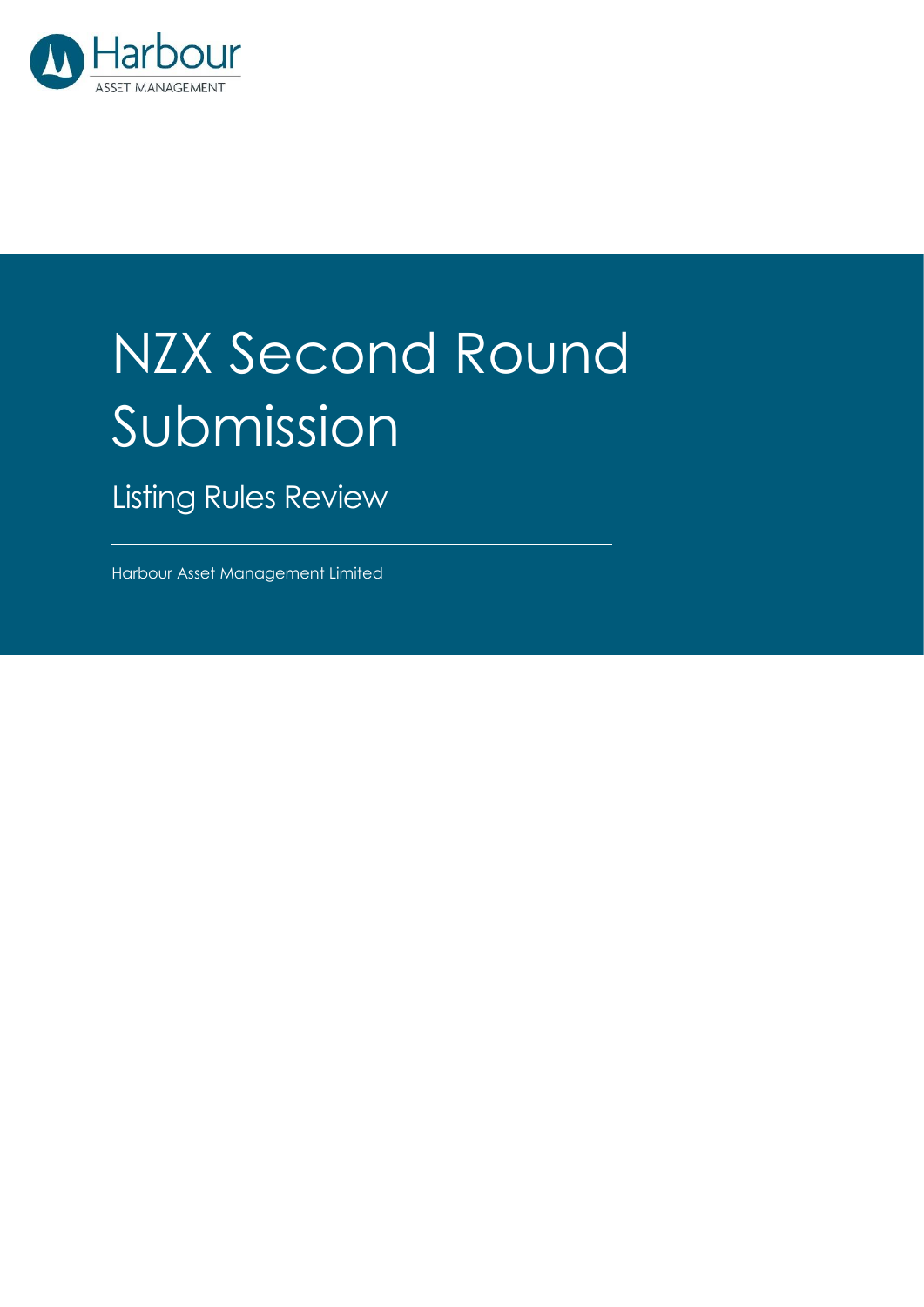## **The following contains the response from Harbour Asset Management Equities on the NZX Listing Rules Review Second Round Market Consultation:**

We thank the NZX for the opportunity to submit on the Listing Rules Review Consultation. We are encouraged by the positive outcomes from the consultation thus far, particularly **the proposed capital raising threshold, simplified market structure and additions to the NZX Code such as the majority independence and voting by poll recommendations.**

In terms of feedback sought in this second round of consultation, our view is broadly supportive of those of the NZ Corporate Governance Forum. This cover letter is intended to emphasise areas of our particular concern and where our views may differ from the Forum.

**Continuous Disclosure:** We agree with the proposal to introduce the concept of including constructive knowledge regarding the continuous disclosure requirement.

**We also believe that the onus to investigate breaches of continuous disclosure should be shifted to the FMA instead of the NZX as it more appropriately suits their role as regulator**. The NZX and FMA should work closely to ensure listed issuers are fulfilling their obligations for disclosure in order to improve transparency in the market and prevent sudden lapses in governance occurring.

**Major transactions**: We disagree with the current threshold and the notion that reducing the threshold will capture too many routine business transactions. The 50% of average market capitalisation is a substantial hurdle and shareholders would likely want an input on large transactions that would inevitably impact the company with a transaction value just short of the hurdle. We do appreciate the amendment to add a qualitative criterion that requires shareholder approval if the transaction changes the nature of the business however this does create ambiguity when applying the rule. We therefore support the originally proposed threshold reduction to 25% of average market capitalisation.

**Director residence:** We are concerned with both the reduction in the minimum resident directors from two to one and also the laxing of criteria to include Australians as resident directors. This lowers the accessibility that shareholders will have when engaging a company and makes it more difficult to hold the board accountable over any contentious issues. We recommend that the current minimum number of NZ resident directors is maintained.

**Reporting:** We think that it is still important for company management to provide half yearly reports to the market and provide further commentary and context around the financial statements. Other investor relations aspects such as earnings calls and market updates should also be maintained for shareholder transparency.

**One share one vote:** We believe that it is important for shareholder rights to enforce voting by poll rather than allowing voting by a show of hands at company AGMs. This is particularly relevant for contentious issues such as executive remuneration and major transactions which can materially impact the company. Voting power should be representative of the proportional shareholder ownership of a company and not simply availability on AGM day. Electronic voting instructions should be accepted at all shareholder meetings to ensure shareholders are able to exercise their voting power especially when considerable time and resources are expended in coming to the voting conclusions.